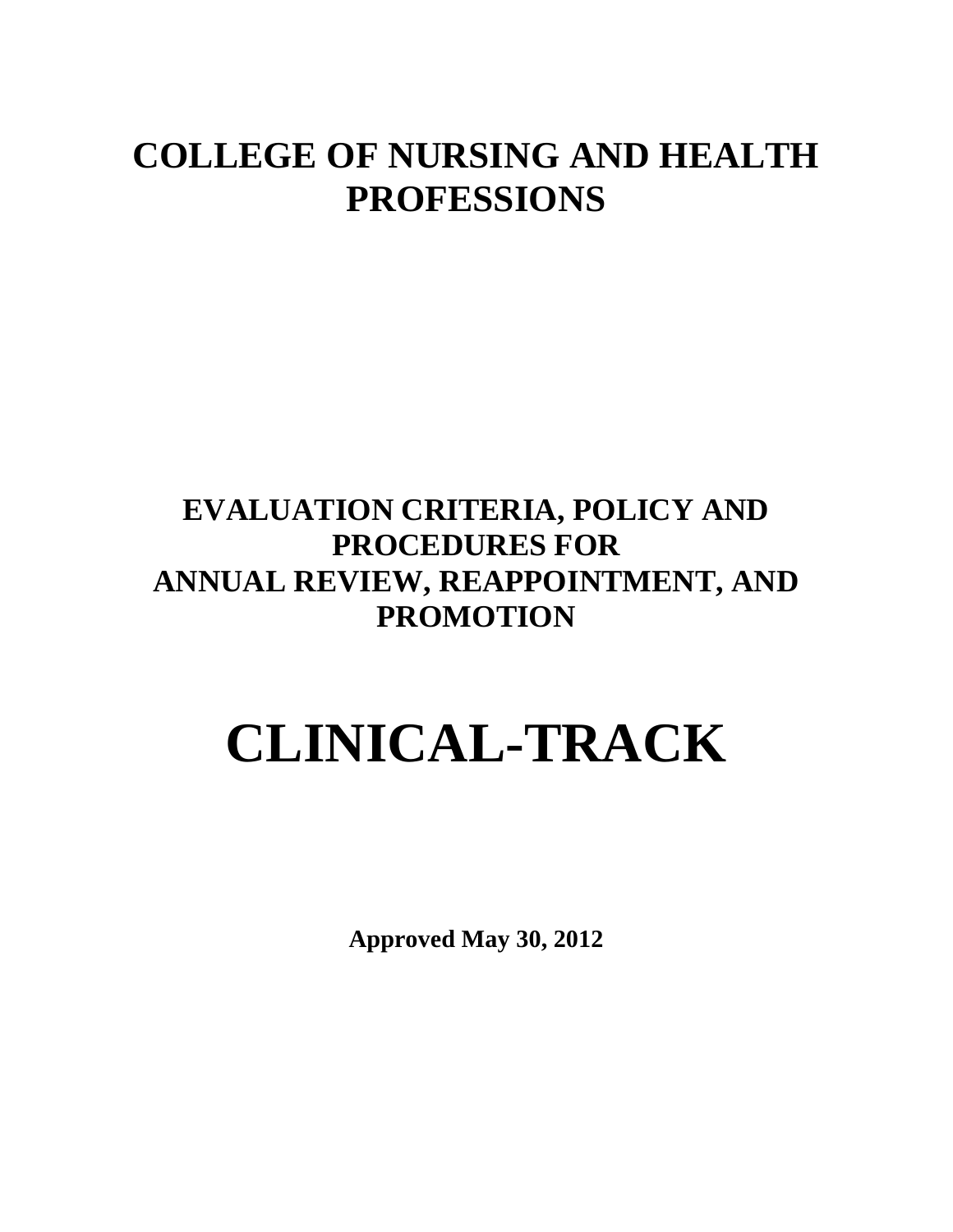# **TABLE OF CONTENTS**

|      |                                                          |                                                                                                 | Page                    |
|------|----------------------------------------------------------|-------------------------------------------------------------------------------------------------|-------------------------|
| I.   |                                                          | <b>College Of Nursing and Health Professions Mission Statement</b>                              | 1                       |
| II.  |                                                          |                                                                                                 | $\mathbf{1}$            |
| III. | <b>Evaluation Procedures for Faculty Reappointment -</b> |                                                                                                 |                         |
|      | <b>Instructor Rank and Contract Faculty</b>              |                                                                                                 |                         |
|      | A.                                                       |                                                                                                 | $\overline{2}$          |
| IV.  |                                                          | <b>Evaluation Procedures for Faculty Reappointment and Promotion -</b><br><b>Clinical Track</b> |                         |
|      | A.                                                       |                                                                                                 | $\overline{2}$          |
|      | <b>B.</b>                                                | <b>Reappointment and/or Promotion Evaluation Procedure</b>                                      | $\overline{\mathbf{3}}$ |
| V.   |                                                          |                                                                                                 | $\overline{\mathbf{4}}$ |
| VI.  | <b>Evaluation Areas for Promotion</b>                    |                                                                                                 |                         |
|      | A.                                                       |                                                                                                 | 4                       |
|      |                                                          | 1.                                                                                              | $\overline{\mathbf{4}}$ |
|      |                                                          | <b>Advising Expectations and Criteria</b><br>2.                                                 | 8                       |
|      | <b>B.</b>                                                |                                                                                                 | 9                       |
|      |                                                          | <b>Scholarship and Professional Activity Expectations</b><br>1.                                 |                         |
|      |                                                          |                                                                                                 | 10                      |
|      | $\mathbf{C}$ .                                           |                                                                                                 | 14                      |
|      |                                                          | 1.                                                                                              | 14                      |
|      | D.                                                       |                                                                                                 | 15                      |
|      |                                                          | <b>Service Expectations and Criteria</b><br>1.                                                  | 15                      |
| VII. |                                                          |                                                                                                 | 17                      |
|      | A.                                                       |                                                                                                 | 18                      |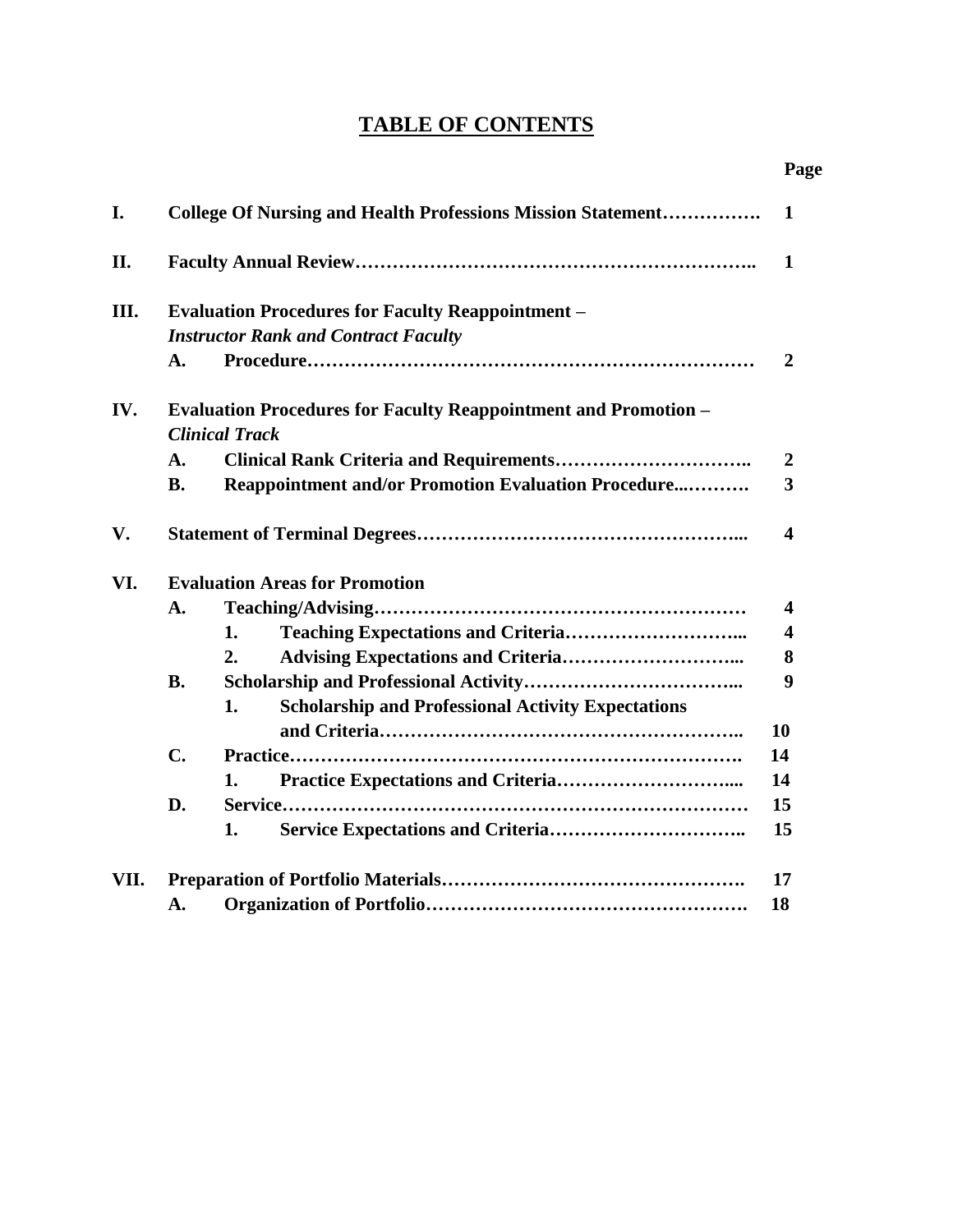# **EVALUATION CRITERIA, POLICY AND PROCEDURES FOR ANNUAL REVIEW, REAPPOINTMENT, AND PROMOTION**

**Evaluation of college faculty must ultimately conform to policies and procedures specified in the** *University Handbook* **and will be implemented in a manner congruent with the College mission statement and policies.**

# **I. COLLEGE OF NURSING AND HEALTH PROFESSIONS MISSION STATEMENT**

The University of Southern Indiana (USI) College of Nursing and Health Professions (CNHP) is an inclusive learning community that influences health and wellness through leadership and excellence in teaching, research, practice, and community engagement. We prepare individuals to shape health care through the use of evidence-based practice and interprofessional collaboration.

The CNHP's mission is to:

Provide innovative educational programs that prepare graduates for excellence in advancing health care and wellness.

Provide support to the community through service learning activities, organizational involvement, and political action

Provide a campus community that supports students' success and graduation.

Serve as a leader in health care education, research and practice.

Provide an inclusive learning community which values a diverse population of faculty, staff, and students.

Promote and support professional development of college faculty, staff, graduates, and health professionals.

# **II. FACULTY ANNUAL REVIEW**

Faculty are evaluated annually by the Program Director/s. Program Directors are evaluated annually by the Dean or Dean's designee. Each evaluation notifies the faculty member of strengths and weaknesses, or evidence of unsatisfactory performance, or of any condition that might serve as a basis for non-renewal of reappointments.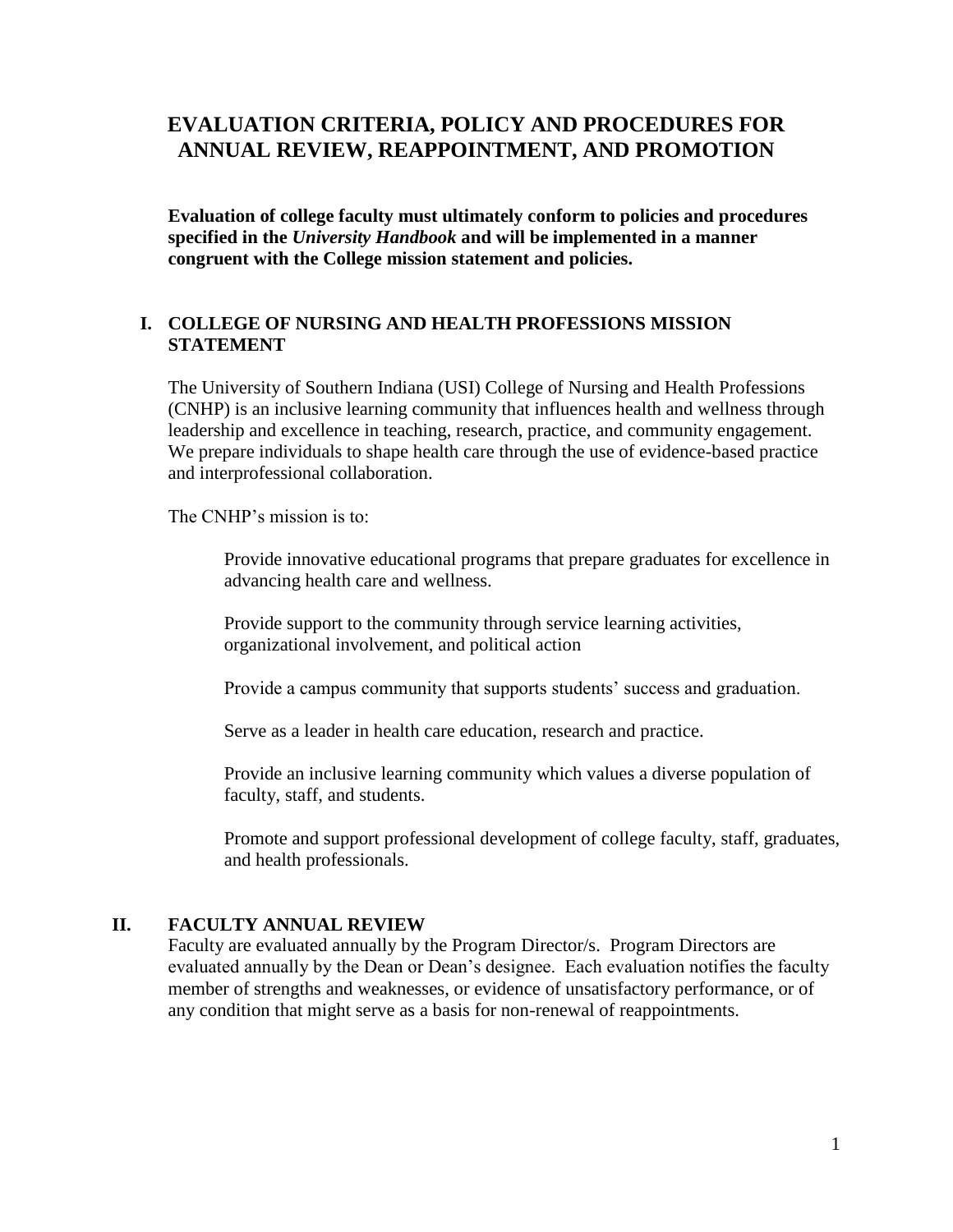# **III. EVALUATION PROCEDURES FOR FACULTY REAPPOINTMENT - INSTRUCTOR RANK AND CONTRACT FACULTY**

# A. Procedure

- 1. The Program Director/s completes an annual review and evaluation of the faculty member's performance and forwards the evaluation with the recommendation for reappointment, conditional reappointment, or nonreappointment to the Dean or Dean's designee.
- 2. The Dean forwards the evaluation with a recommendation for reappointment, conditional reappointment, or non-reappointment to the Provost.

# **IV. EVALUATION PROCEDURES FOR FACULTY REAPPOINTMENT AND PROMOTION – CLINICAL TRACK**

A. Clinical Rank Criteria and Requirements Criteria and requirements listed below should guide all concerned with academic reappointments and/or promotions.

# Clinical Assistant Professor

Faculty beginning the clinical track will initially receive a one year contract. After the first year, subsequent reappointment is renewed based on a two year contract.

Faculty are permitted to remain at this same level of rank and not seek promotion. Faculty will continue to receive reviews with recommendation for reappointment every two years with unlimited renewals based on satisfactory comprehensive reviews and program and college need.

Before seeking promotion to the clinical associate professor, the clinical assistant professor must remain at this rank for six years.

# Clinical Associate Professor

If appointed directly to the rank of clinical associate professor, the faculty must have been selected as a result of a national search.

At this rank faculty are permitted to remain at this same level of rank and not seek additional promotion. Faculty will continue to receive reviews with recommendation for reappointment every three years with unlimited renewals based on satisfactory comprehensive reviews and teaching needs of the program and college.

Before seeking promotion to the clinical professor, the clinical associate professor must remain at this rank for four years.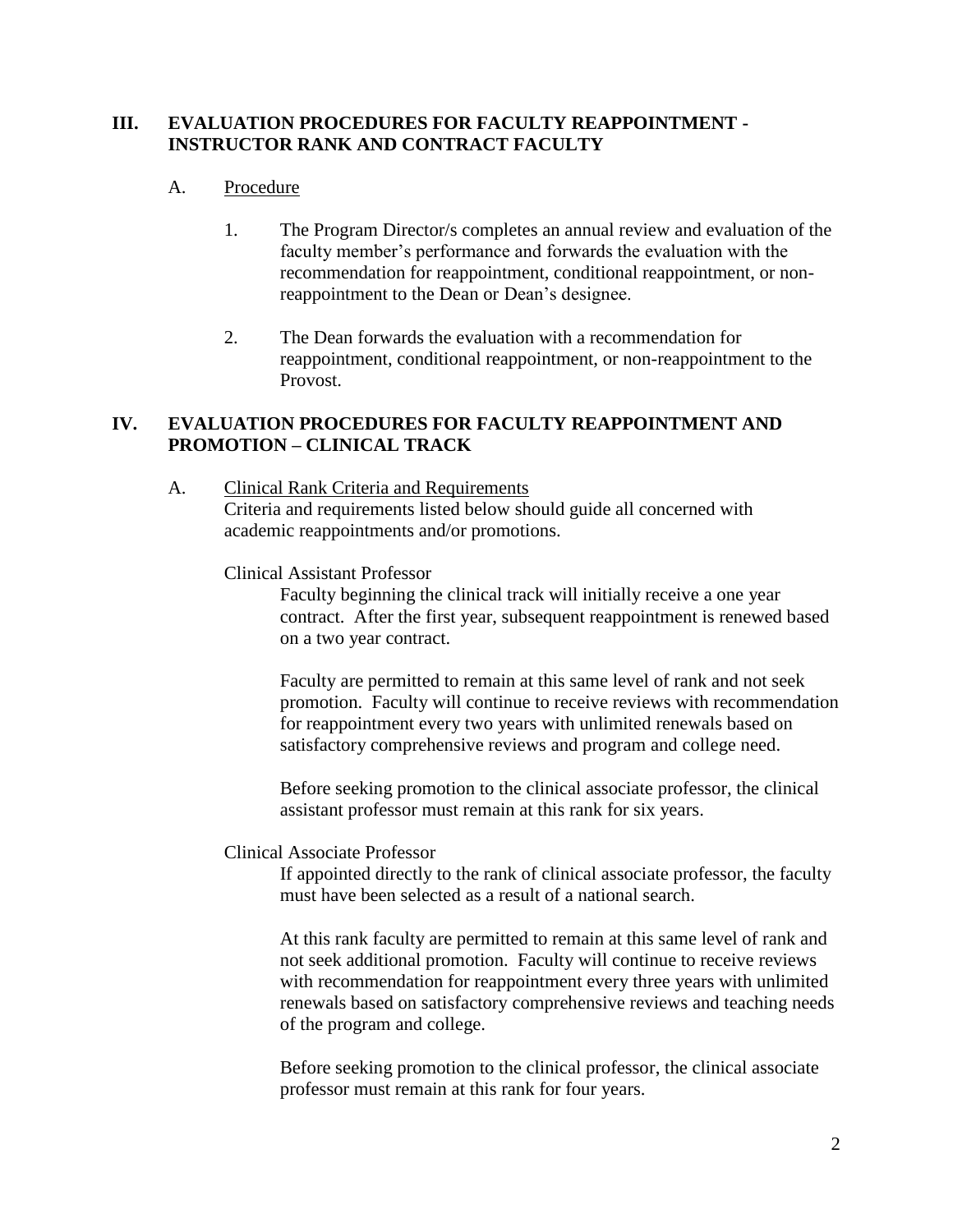#### Clinical Professor

Faculty will continue to receive reviews with recommendation for reappointment every five years with unlimited renewals based on satisfactory comprehensive reviews as established by a Faculty Review Committee and teaching needs of the program and college.

#### B. Reappointment and/or Promotion Evaluation Procedure

- 1. Faculty undergoing review for reappointment and/or promotion must submit their Professional Portfolio to the Dean by the first Monday of November of the fall semester prior to promotion. If seeking reappointment only, portfolio documentation of evidence should include all materials since holding that rank. If seeking promotion from clinical assistant professor to clinical associate professor, the portfolio documentation of evidence should include the past 6 years. If seeking promotion from clinical associate professor to clinical professor, the portfolio documentation of evidence should include the past 4 years. The Dean will forward the Professional Portfolio to the Faculty Review Committee. The Committee reviews faculty performance as evidenced in the Professional Portfolio, in the areas of teaching, scholarship and professional activity, practice, and service. The review includes a written summary along with a recommendation for reappointment, conditional reappointment or non-reappointment. For promotion the Faculty Review Committee completes a review which includes a written summary along with a recommendation for promotion or non-promotion. The Faculty Review Committee may request additional documentation or an interview with the faculty member to clarify information presented in the Professional Portfolio. The Committee will forward a written review with recommendation pertaining to progress toward reappointment and/or promotion to the Program Director/s or Assistant Dean (as appropriate).
- 2. The Program Director/s or Assistant Dean completes a separate review of faculty performance from the evidence in the Professional Portfolio, in the areas of teaching, scholarship and professional activity, practice, and service (Adopted May 30, 2012). This review includes a written summary along with a recommendation for reappointment, conditional reappointment or non-reappointment. For promotion the Program Director/s or Assistant Dean completes a review which includes a written summary along with a recommendation for promotion or non-promotion. The Program Director/s or Assistant Dean will review his or her recommendation with the faculty member. The Program Director/s or Assistant Dean will forward his or her recommendation along with the recommendation of the Faculty Review Committee to the Dean.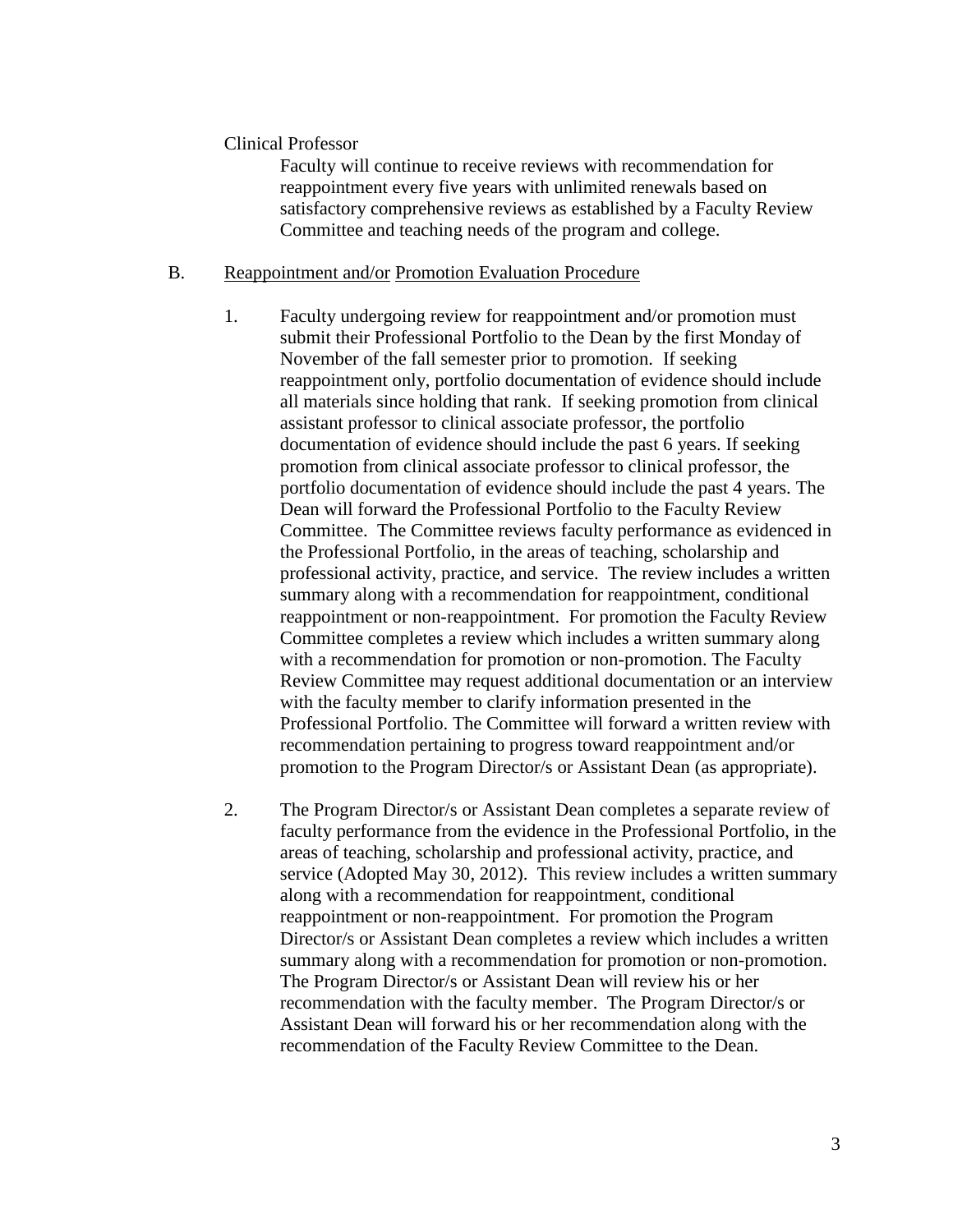3. After reviewing the recommendations from the Program Director/s or Assistant Dean and Faculty Review Committee, the Dean submits a recommendation for reappointment and/or promotion consideration to the Provost.

The Faculty Review Committee and the Program Director/s or Assistant Dean will retain a confidential copy of each review for promotion for a three year period after the promotion decision is concluded at which time these records are destroyed. The Faculty Review Committee and Program Director/s or Assistant Dean will retain a confidential copy of each review for reappointment until or if the faculty seeks promotion after which time these records are destroyed. A copy of each review is also kept by the Dean in a secured file.

# **V. STATEMENT ON TERMINAL DEGREES**

The College of Nursing and Health Profession's guidelines specify the degree requirement for an assistant clinical professor is a Master's degree in the discipline or related field. For clinical associate professor the terminal degree for the discipline is defined as follows: a doctoral degree in an area relevant to the teaching field is recognized as a terminal degree for nursing, food and nutrition, occupational therapy, and health services/health administration. The masters' degree in an area relevant to the teaching field is the recognized terminal degree for faculty who teach in dental hygiene, dental assisting, occupational therapy assistant, radiologic technology, diagnostic medical sonography, and respiratory therapy. The earned doctorate in the area relevant to the teaching field is the requirement for clinical professor.

# **VI. EVALUATION AREAS FOR PROMOTION**

Faculty must meet the quantitative criteria for each rank found in the University Handbook. Quantitative criteria encompass degree, certification/licensure, area of expertise, and years served in rank (see attached clinical track faculty spreadsheet).

Qualitative criteria are to be used as a guide for faculty to prepare materials; the examples given are not exhaustive. Faculty are expected to meet all expectations and criteria by rank. Faculty may seek advice from Faculty Review Committee members regarding materials presented for review.

# A. Teaching/Advising

1. Teaching Expectations and Criteria

Teaching is the primary mission of the University of Southern Indiana and the College of Nursing and Health Professions. Therefore, high quality teaching is expected of all faculty. Faculty are expected to meet all expectations and criteria by rank.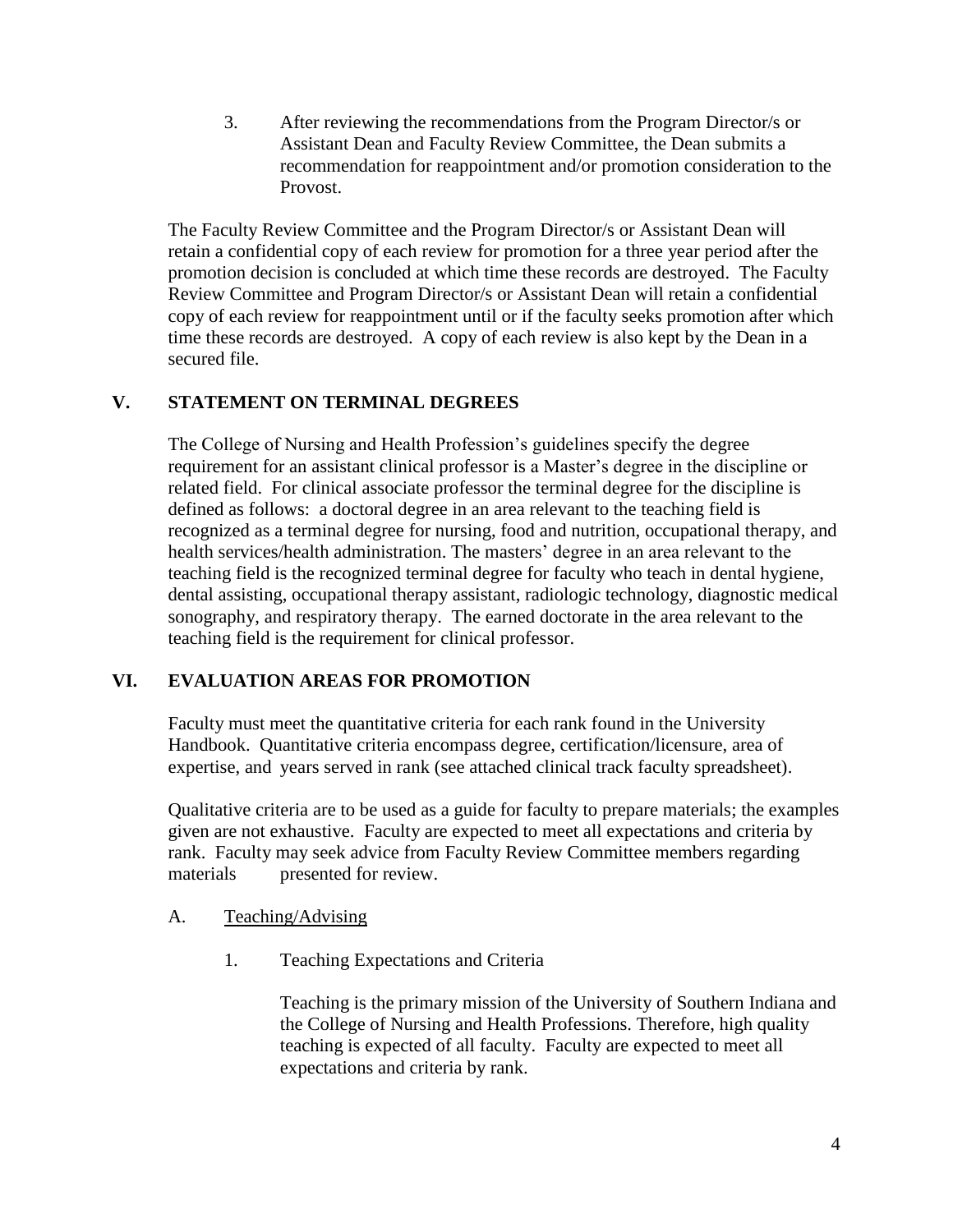For teaching faculty, teaching occupies a central position among academic duties. Quality teaching, therefore, is the most important element in evaluation of teaching faculty. In order for candidates to be considered for promotion, their teaching performance must be viewed as satisfactory by students, colleagues, and administrators with respect to preparation, relevance to subject matter, and organization of material. Applicants for promotion to associate professor and professor must provide evidence that efforts beyond caretaker administration occur in those courses for which the faculty member has primary responsibility. Moreover, effective teaching assumes intellectual competence and integrity, creative pedagogical techniques that stimulate and direct student learning, cooperation with students and colleagues, and scholarly inquiry which results in constant revision of courses and curricula consistent with new knowledge.

As evidence of accomplishment in teaching, faculty members should present such items as pedagogical materials including course syllabi and lecture outlines; summaries of anonymous student evaluations; letters of citation from colleagues or supervisors who visited their classes, observed their teaching in other ways, or taught the same students in subsequent courses; and the record of success of former students in graduate and professional colleges/universities and in subject-related careers.

#### *Expectations and Criteria by Rank*

**Clinical Assistant Professor –** Teaching performance should demonstrate competency in classroom and/or clinical teaching; evidence of depth in an area of specialty; and shared responsibilities for curriculum implementation and evaluation.

**Clinical Associate Professor –** Teaching performance should be supported by demonstrable evidence of outstanding classroom and/or clinical teaching indicated by peer and student evaluations, documentation of innovative student clinical experiences and contributes to and assumes leadership in curriculum activities. Develops/disseminates new teaching materials. Serves as thesis/capstone project faculty advisor.

**Clinical Professor** - Teaching performance should be supported by demonstrable evidence of continuing development of exemplary teaching in classroom and/or clinical setting. Attracts students by teaching excellence. Assumes leadership role in program development and evaluation. Has authoritative knowledge and reputation in a recognized field of learning and practice. Publication of teaching materials/methods in refereed clinical/professional journals. Member/chair of masters/doctorate committees. **Adapted from the USI University Handbook**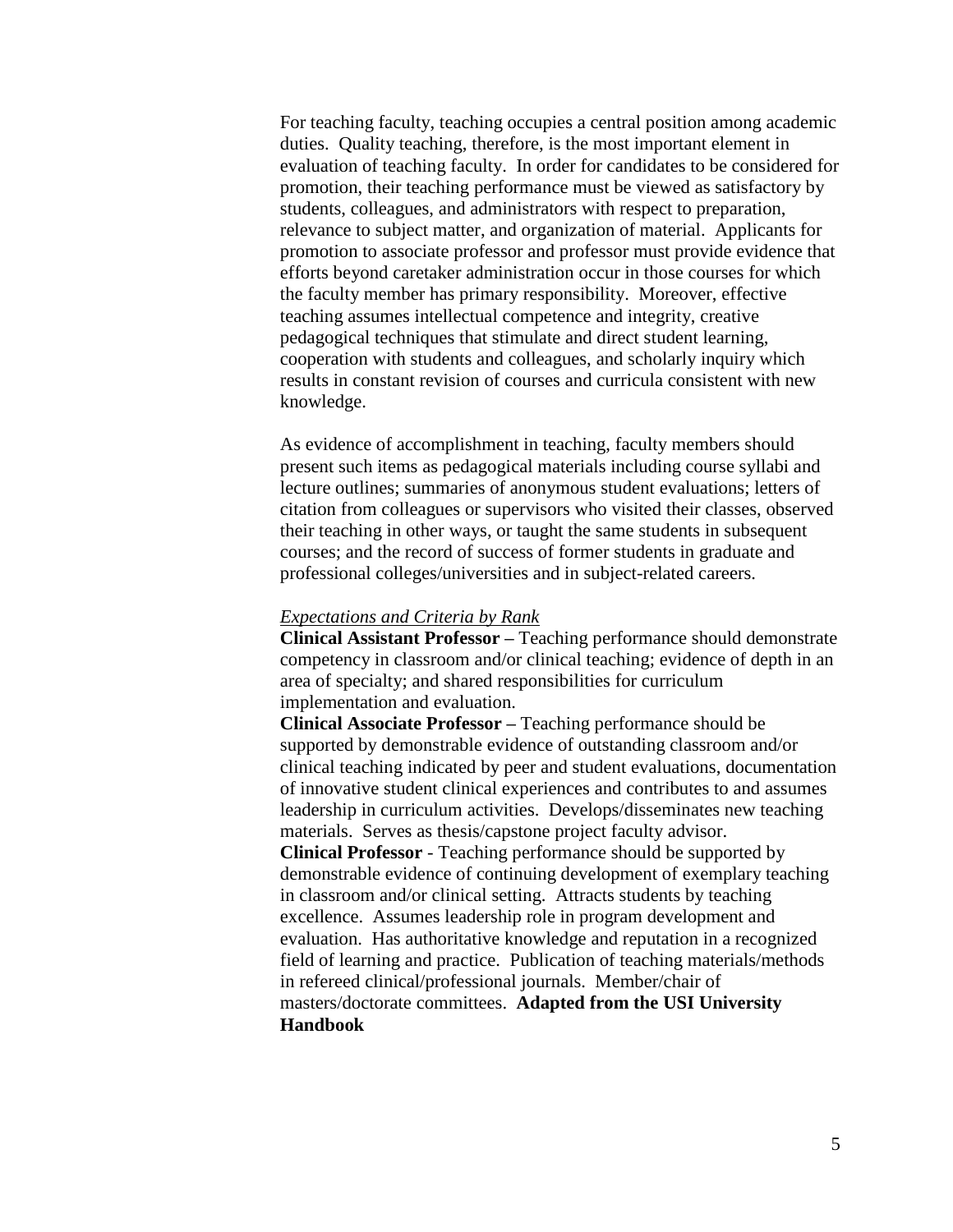# *Teaching Performance Criteria*

Criteria upon which teaching performance will be evaluated include the following:

Clinical Assistant Professor –

The person seeking promotion to clinical assistance professor should show the following:

- Demonstrates competency in classroom and/or clinical teaching as indicated by peer and/or student evaluations
- Demonstrates evidence of depth in area of specialty
- Shows evidence of shared responsibilities for curriculum implementation and evaluation

# Additional Examples of Evidence could include the following:

- Shows evidence of maintenance of high academic standards for student performance.
- Involvement in faculty development activities to improve teaching, (Attendance at workshops, seminars, or conferences on teaching; acquiring new teaching skills, etc.).
- Evidence of efforts to develop new courses or revise and improve existing courses. (course revisions, development of teaching aids, updates in course content, etc.).
- Development of teaching materials.
- Evidence of involvement in clinical site development and clinical site evaluations.
- Coordination of courses requiring multiple faculty and multiple clinical sites.
- Quality and effectiveness of student learning situations as demonstrated by student evaluation.
- Incorporation of modern technology into classroom teaching and student learning situations.
- Receipt of awards and honors for teaching.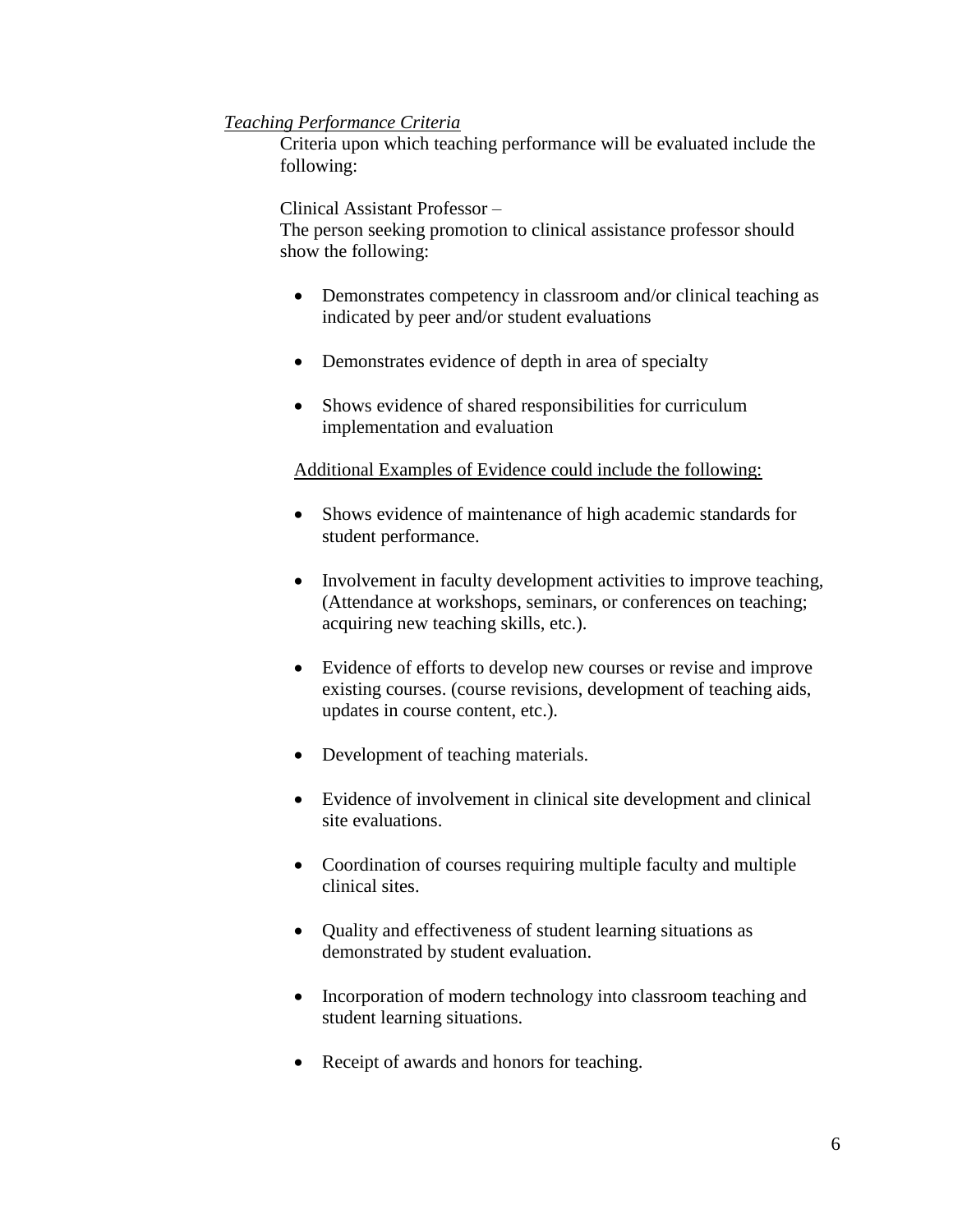- Design of scholarship of engagement activities that provide opportunities for students to gain knowledge and skills through service learning.
- Evidence of cognitive or affective gain by students in classes taught by the faculty member (e.g., student success in subsequent, related courses; performance on certification or licensure examinations).
- Evidence of peer reviews from mentors/colleagues. Peer reviews required annually (Adopted as of May 30, 2012). The two methods for peer review are the university's FACT or eFACT evaluation process and/or the CNHP Peer Review Process. (See the College of Nursing and Health Professions Peer Review Observation Policy and Procedures).

#### Clinical Associate Professor –

In addition to the above expectations and criteria, the person seeking promotion to clinical associate professor should also show the following:

- Demonstrates evidence of outstanding classroom and/or clinical teaching indicated by peer and student evaluations
- Demonstrates development of innovative clinical experiences
- Shows contribution to and assumes leadership in curriculum activities
- Develops/disseminates new teaching materials
- Serves as a thesis/capstone project faculty advisor (i.e. providing advice to students and/or faculty on sections of major projects, working with students on honors projects or the synthesis course projects)

# Additional Examples of Evidence could include the following:

 Successful direction of students in independent research projects or activities.

# Clinical Professor

In addition to the above expectations and criteria, the person seeking promotion to clinical associate professor should also show the following:

• Demonstrable evidence of continuing development of exemplary teaching in classroom and/or clinical setting.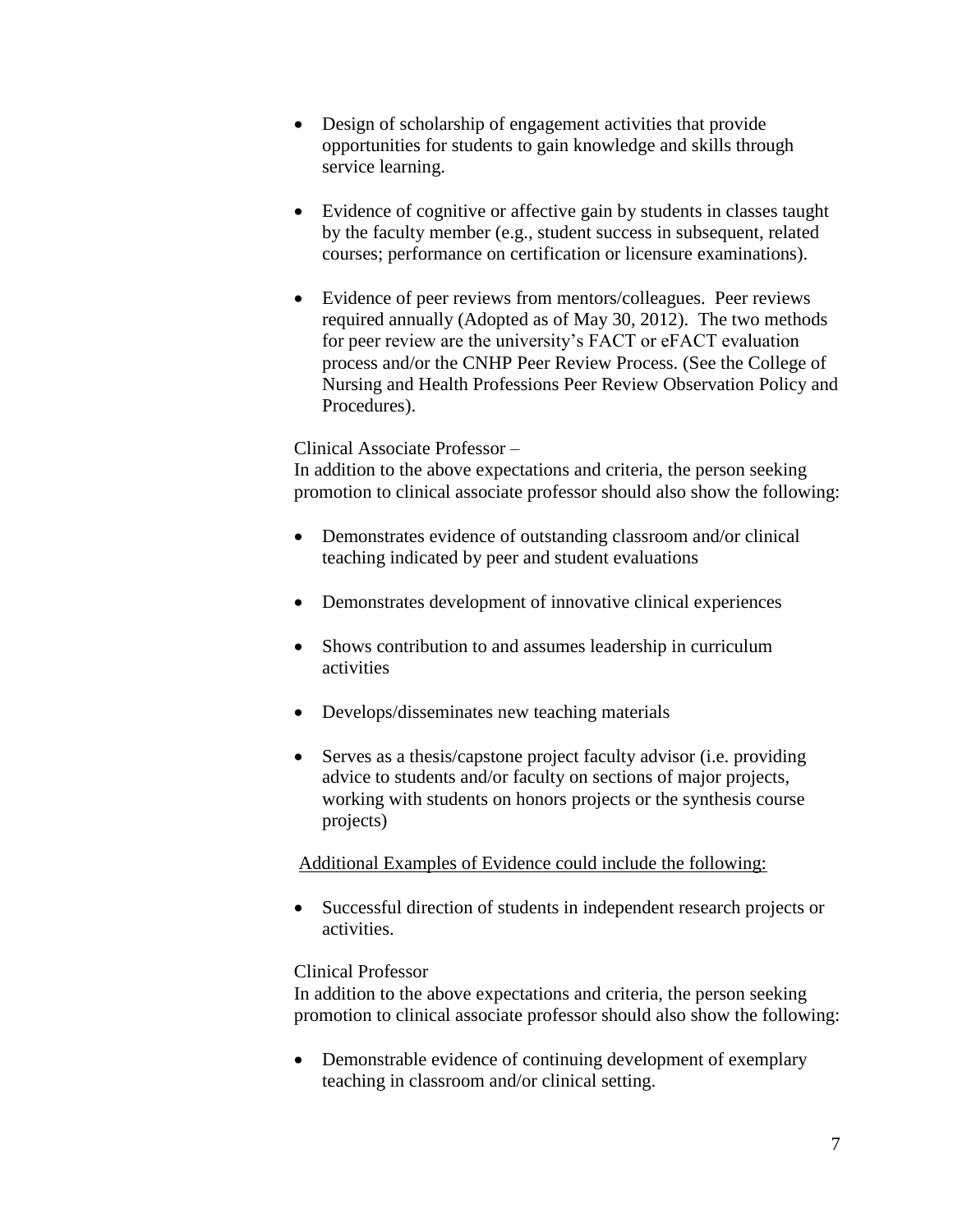- Attracts students by teaching excellence.
- Shows leadership role in program development and evaluation.
- Has authoritative knowledge and reputation in a recognized field of learning and practice
- Evidence of publication of teaching materials/methods in refereed clinical/professional journals.
- Is a member/chair of masters/doctorate committees

Additional Examples of Evidence could include the following:

- Shows service as a master teacher or teaching mentor to colleagues (conducting teaching workshops, presenting teaching-related seminars, mentoring new faculty, etc.).
- 2. Advising Expectations and Criteria

Academic advising beyond that which occurs in the classroom or in relation to specific course content is an essential component of the role of the teacher. Faculty are expected to meet all expectations and criteria by rank.

The university identifies academic advising as a crucial element in students' educational development, academic success, and post collegiate goals. Quality advising is considered a significant component in the evaluation of faculty. Effective academic advisors demonstrate an interest in mentoring students, provide accurate information relating to the university core curriculum and major requirements, and assist students in identifying and pursuing educational goals.

Faculty members should provide documentation of advising activities. Such evidence could include communications with students, number of advisees in relation to overall department average, peer evaluations, summaries of student evaluations, and records of contributions to departmental advising events, and participation in advising related professional development opportunities.

#### *Expectations by Rank*

**Clinical Assistant Professor –** Advising performance should be supported by demonstrable evidence of development and effective advising techniques. Knowledgeable of advising**. Clinical Associate Professor –** Advising performance should be supported by demonstrable evidence of engagement and understanding of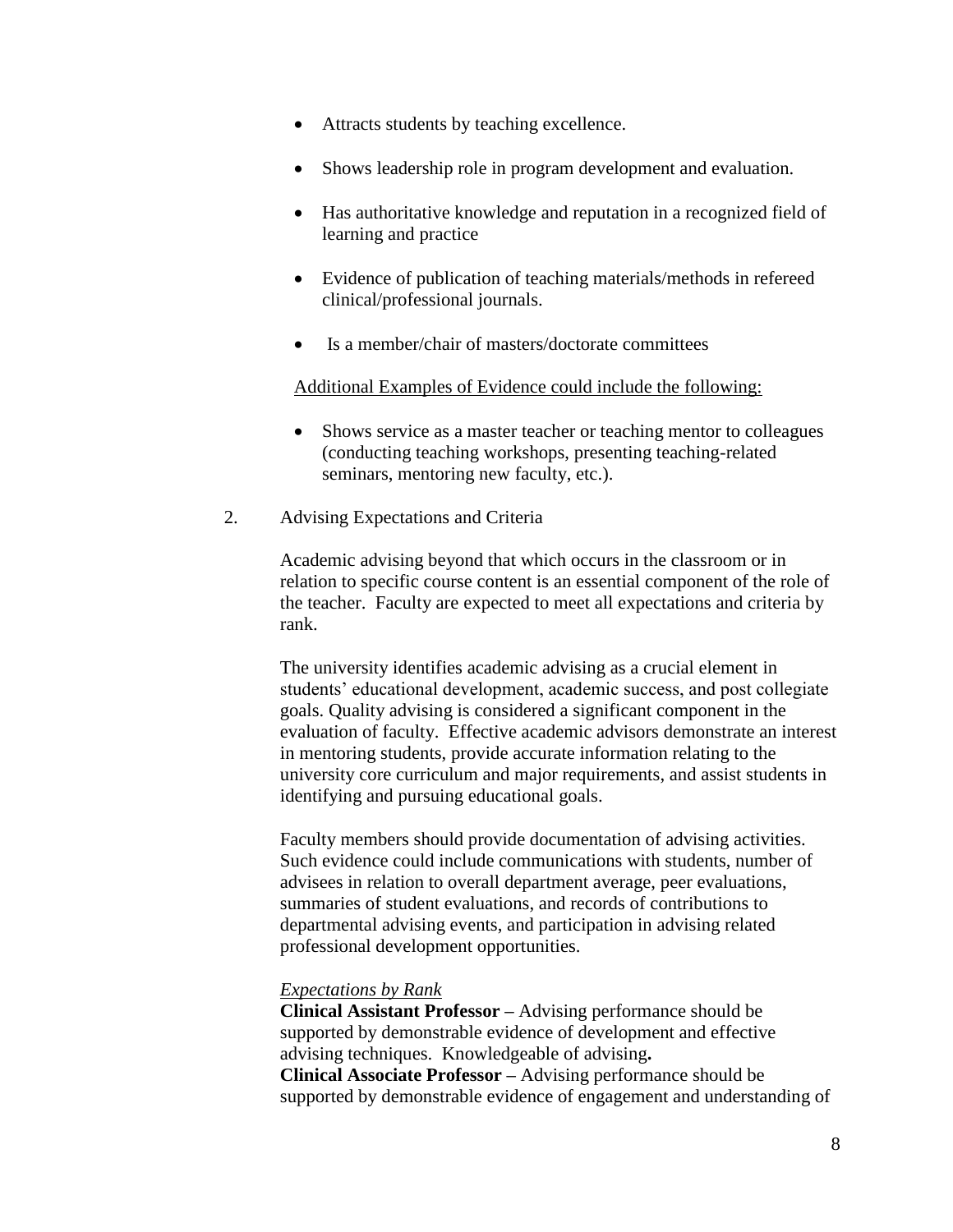departmental and University advising programs, process, and goals.Is skilled in advising.

**Clinical Professor** –Advising performance should be supported by evidence of mentoring faculty in advising. **Adapted from the USI University Handbook**

# *Advising Performance Criteria*

Criteria upon which advising performance will be evaluated include the following:

#### Clinical Assistant Professor –

The person seeking promotion to clinical assistance professor should show the following:

- Advising shows evidence of development and effective advising techniques.
- Knowledgeable of advising**.**

# Additional Examples of Evidence could include the following:

- Evidence of effective academic advisement (strategies employed to advise and register students for classes, select major area of study, understand learning styles, obtain tutorial assistance, manage academic difficulties, obtain unique learning opportunities, obtain financial aid, obtain employment, continue education after graduation, withdraw, transfer, deal with personal problems, etc.)
- Demonstrates availability to students.

# Clinical Associate Professor –

In addition to the above expectations and criteria, the person seeking promotion to clinical associate professor should also show the following:

- Advising shows evidence of engagement and understanding of departmental and University advising programs, process, and goals.
- Is skilled in advising.

# Clinical Professor

In addition to the above expectations and criteria, the person seeking promotion to clinical associate professor should also show the following:

 Advising performance should be supported by evidence of mentoring faculty in advising.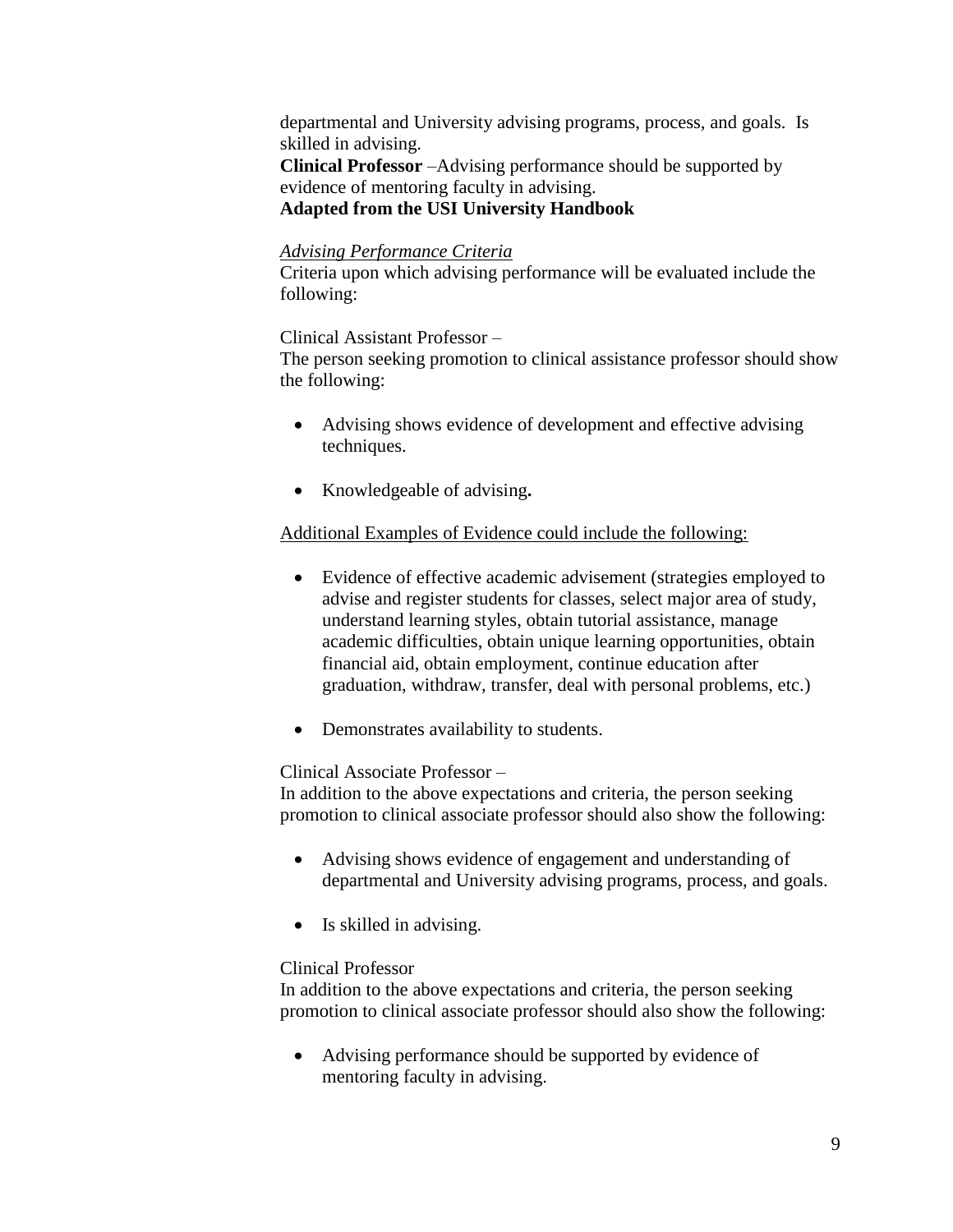#### B. Scholarship and Professional Activity

1. Scholarship and Professional Activity Expectations and Criteria

Faculty in the College of Nursing and Health Professions are expected to be active scholars in their professional disciplines. Faculty need to establish a definite, continuous program of studies and investigations. Scholarship may be demonstrated by clinical practice that exhibits improved patient/organizational outcomes, peer-reviewed publications, peer-reviewed presentations, and/or workshops presented. Applied and pedagogical as well as basic research are acceptable. Faculty are expected to meet all expectations and criteria by rank.

Scholarship is the foundation for teaching and professional activity. Applied research, and creative works, contribute to faculty members' knowledge within their teaching fields, permit them to become productive scholars among peers in learned and professional societies and establish them as citizen-scholars who contribute to local and regional communities.

Active participation in organizations that stimulate and propagate knowledge in professional disciplines is an essential ingredient to professional growth and development. Therefore, evidence of membership; committee service; offices held in professional organizations; and experience in organizing and assisting in conferences, workshops, and seminars are principle criteria to be considered for faculty promotion. Professional consultation; travel related to teaching and research and recognition by one's peers through professional honors, grants and awards should be given serious consideration. Voluntary and philanthropic activities related to the faculty member's disciple for area of expertise should be considered where appropriate. Professional activity includes the application of knowledge to address practical, social, political, or economic issues or challenges.

#### *Expectations and Criteria by Rank*

**Clinical Assistant Professor –** Academic preparation should be sufficient for progress in teaching, demonstrates expertise in clinical practice, and contributes to the development of materials pertinent to practice (education programs, professional development offerings, in-service education). A foundation of professional activity should be in evidence. **Clinical Associate Professor –** Assumes a leadership role in the development of materials pertinent to practice (audiovisual programs, professional development offerings, and in-service education), presents evidence of clinical scholarship, and initiates research utilization in the practice setting. Has a regional reputation of an expert in clinical specialty. Significant involvement in advancing knowledge through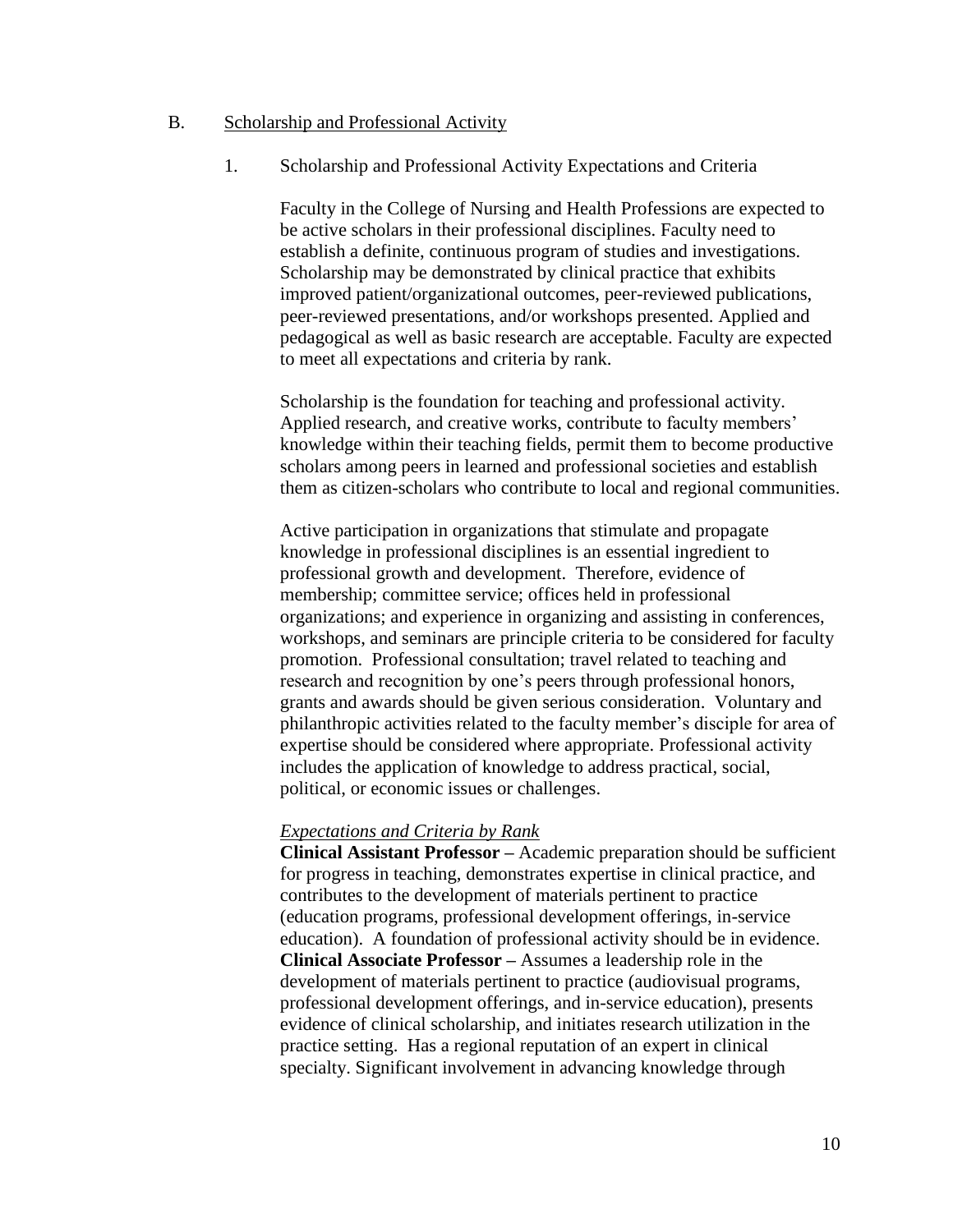participation in professional organizations and other professional activity at the local, state or regional level should be apparent. **Clinical Professor** – The production of scholarly works should be of sufficient merit to gain regional and national recognition. Holds national reputation as an expert in clinical specialty and mentors junior faculty with scholarly activities. Leadership and advancing knowledge through participation in professional organizations and other professional activity at the local, state, regional, or national level should be clear. **Adapted from the USI University Handbook**

The quality of scholarly production is considered more important than mere quantity. Candidates should demonstrate such evidence as collaborating with researchers or leading clinical research investigations, activities leading to participation in and papers presented to professional meetings and the publication of articles and books with a focus on clinical practice; peer-reviewed documentation of applied research projects and their impact; and the receipt of professional honors, grants, and awards.

#### *Scholarship and Professional Activity Performance Criteria*

Criteria upon which scholarship performance will be evaluated include the following:

# Clinical Assistant Professor –

The person seeking promotion to clinical assistance professor should show the following:

- Shows evidence of collaboration with researchers in clinical problem solving, identification of researchable clinical problems, and assisting with research utilization projects.
- Contributes to the development of materials pertinent to practice (education programs, professional development offerings, and in-service education) and seeks peer review of developed materials.
- Prepares/presents papers or posters for local professional meetings and conferences.
- May be a contributing author to a professional journal publication.
- Contributes to data gathering for grant writing.
- Demonstrates expertise in clinical practice.
- Serves as a clinical consultant at the local level.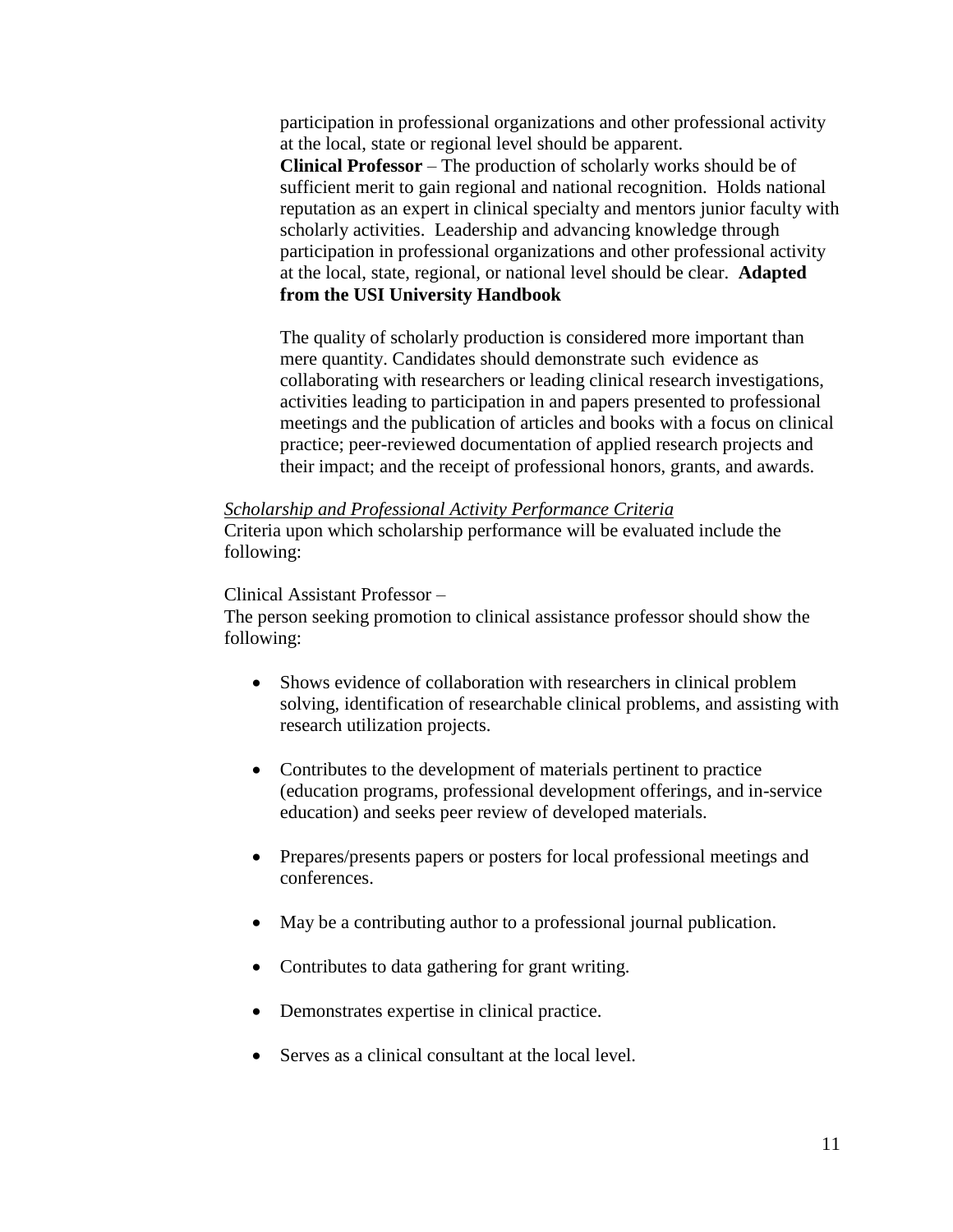# Additional Examples of Evidence could include the following:

- Recipient of awards and honors for scholarship or professional activity.
- Development of materials pertinent to practice (e.g. standards of care, health care policies, etc.)

#### Clinical Associate Professor –

In addition to the above expectations and criteria, the person seeking promotion to clinical associate professor should also show the following:

- Serves as co-investigator or co-primary investigator for research utilization or other types of clinical research projects.
- Leadership role in the development of materials pertinent to practice (i.e. audiovisual programs, professional development offerings, in-service education) and disseminates information
- Presents papers/posters at regional/national meetings and conferences.
- Publishes in professional journals (e.g. clinical case studies, position papers, innovative practice models and clinical teaching models).
- Writes and presents evidence of clinical scholarship (e.g. refereed clinical/professional journals, textbook chapters, editorials, teaching modules, electronic teaching programs).
- Initiates research utilization and other types of research projects.
- Participates in the writing of grants.
- Regional reputation as an expert in clinical specialty.
- Serves as a clinical consultant at the regional level.

#### Additional Examples of Evidence could include the following:

- Reviewer of journal articles, books, manuscripts, or grant proposals for external agencies.
- Serves on an advisory board in clinical practice area.
- Mentor to junior faculty practice activities (i.e. simulation lab).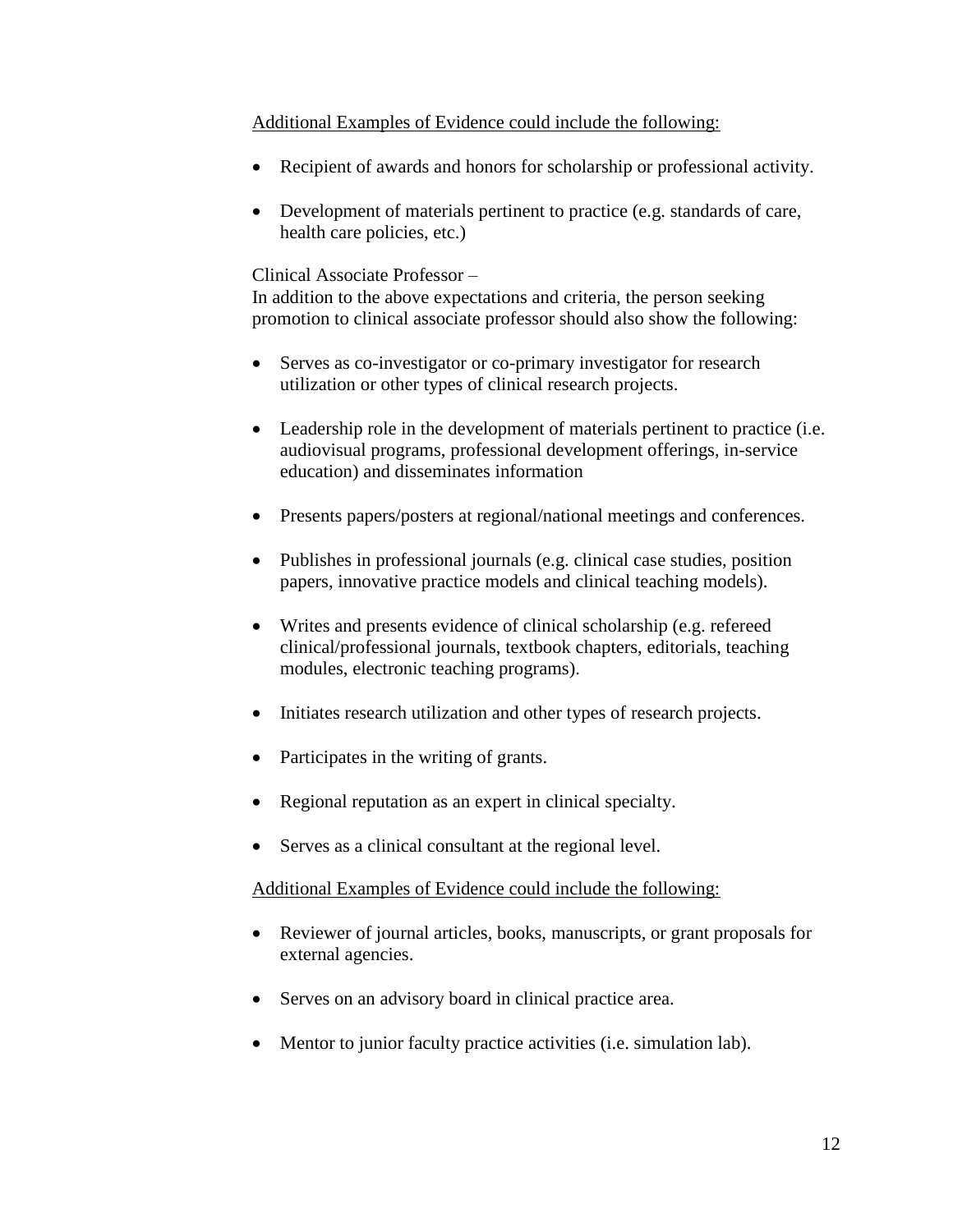• Presents papers/seminars/workshops at regional/national meetings and conferences

# Clinical Professor

In addition to the above expectations and criteria, the person seeking promotion to clinical associate professor should also show the following:

- The production of scholarly works should be of sufficient merit to gain regional and national recognition.
- Holds national reputation as an expert in clinical specialty and mentors junior faculty with scholarly activities.
- Leadership and advancing knowledge through participation in professional organizations and other professional activity at the local, state, regional, or national level should be clear.
- Serves as primary investigator for research utilization or other types of clinical research projects.
- Contributes to state and national initiatives related to professional and/or health care issues.
- Presents papers/posters at national/international meetings and conferences.
- Publishes in refereed professional journals (e.g. clinical case studies, position papers, innovative practice models and clinical teaching models).
- Serves as an editor or editorial board member for national refereed journals.
- Mentors junior faculty with research utilization and grant projects.
- Provides leadership in grant writing and implementation.
- National reputation as an expert in clinical specialty.
- Serves as a clinical consultant at the regional/national level.

# Additional Examples of Evidence could include the following:

 Presents papers/posters/seminars/workshops at national/international meetings and conferences.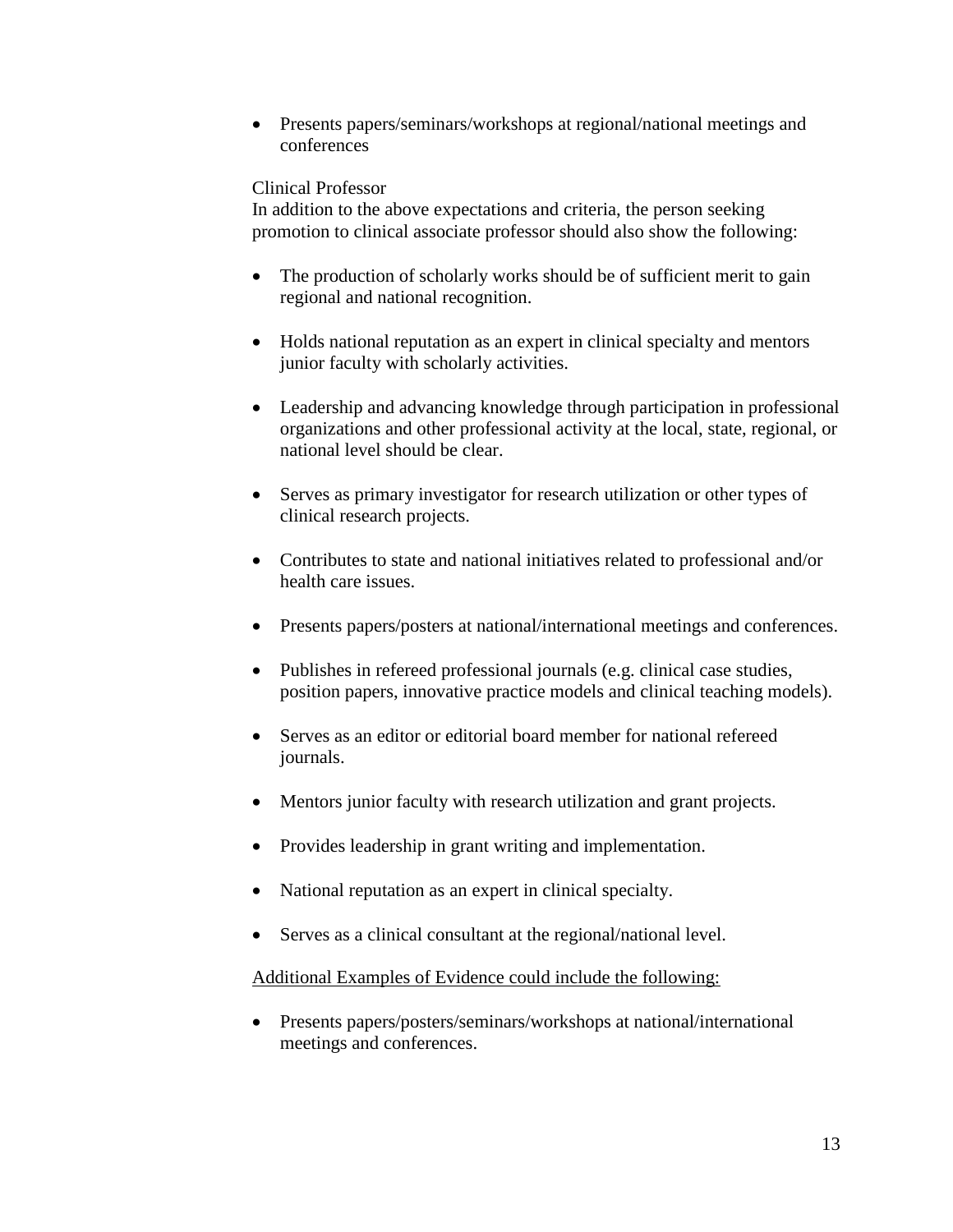# C. Practice

### 1. Practice Expectations and Criteria

College of Nursing and Health Professions faculty are expected to be active professionals in their disciplines. Involvement in professional organizations, professional certification, continuing education activities and recognition as experts in their professional disciplines are foundational for professional activity. Faculty are expected to meet all expectations and criteria by rank.

Clinical practice is the foundation for teaching and professional activity in a practice discipline. Evidence in clinical practice expertise including designing and implementing a clinical milieu for students' learning experiences; demonstrate leadership in clinical practice through consultation and improvement of clinical practice guidelines; and is recognized for practice expertise at the regional and national levels.

#### *Expectations and Criteria by Rank*

**Clinical Assistant Professor –** Designs and implements the clinical milieu for student's clinical experience and/or to improve patient care. Facilitates collaborative relationships. Has advanced practice skills. **Clinical Associate Professor** – Demonstrates expertise through clinical practice, demonstrates leadership through clinical consultation, and improvement of clinical guidelines. Participates in the development of clinical programs of care.

**Clinical Professor –** Demonstrates clinical expertise and leadership at the regional and national level. Serves as a consultant to professional colleagues on practice at the regional/national level. **Adapted from the USI University Handbook**

#### *Practice Performance Criteria*

Criteria upon which practice performance will be evaluated include the following:

#### Clinical Assistant Professor –

The person seeking promotion to clinical assistance professor should show the following:

- Designs and implements the clinical milieu for student's clinical experience and/or to improve patient care.
- Evidence of facilitation of collaborative relationships.
- Evidence of advanced clinical practice skills.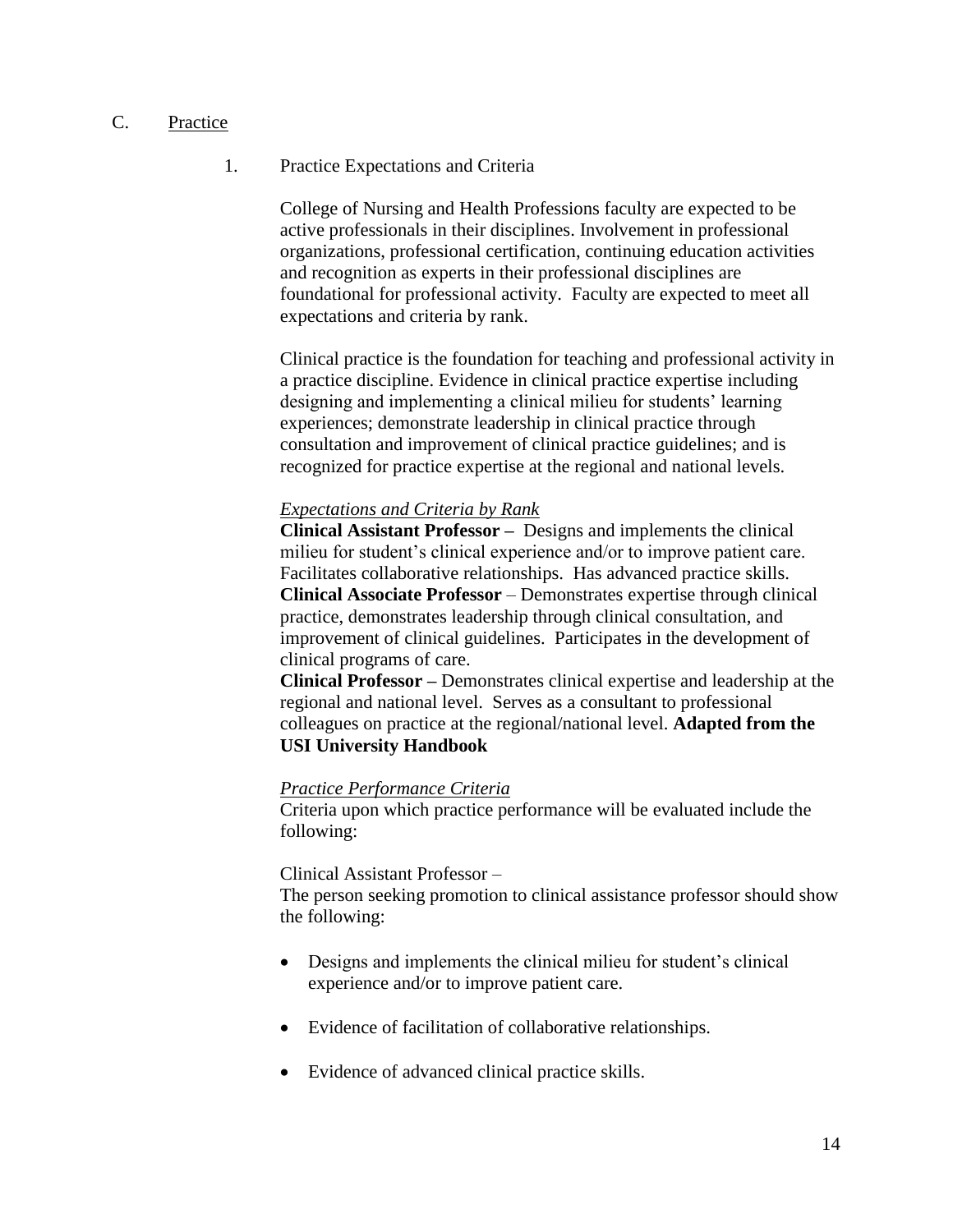### Clinical Associate Professor –

In addition to the above expectations and criteria, the person seeking promotion to clinical associate professor should also show the following:

- Demonstrates expertise through clinical practice and demonstrates leadership through clinical consultation and improvement of clinical guidelines.
- Develops and improves service/education collaborative relationships.
- Demonstration participation in the development of clinical programs of care.
- Serves as a consultant to professional colleagues on practice typically at the local level.

#### Clinical Professor

In addition to the above expectations and criteria, the person seeking promotion to clinical associate professor should also show the following:

- Demonstrates clinical expertise and leadership at the regional and national level.
- Demonstrates leadership in the development of collaborative relationships.
- Evidence of national/international reputation as an expert in clinical practice area.
- Serves as a consultant to professional colleagues on practice typically at the regional/national level.

# D. Service

1. Service Expectations and Criteria

Faculty in the College of Nursing and Health Professions are to be involved actively in service to the University and to the community external to the University. The College recognizes faculty contributions that are related to the professional role and/or the academic discipline as particularly valuable to the institution and the community at large.

Realizing that acceptance of an administrative assignment may impact a faculty member's ability to engage in other areas, particularly scholarship, the weight given to administrative service in the overall evaluation should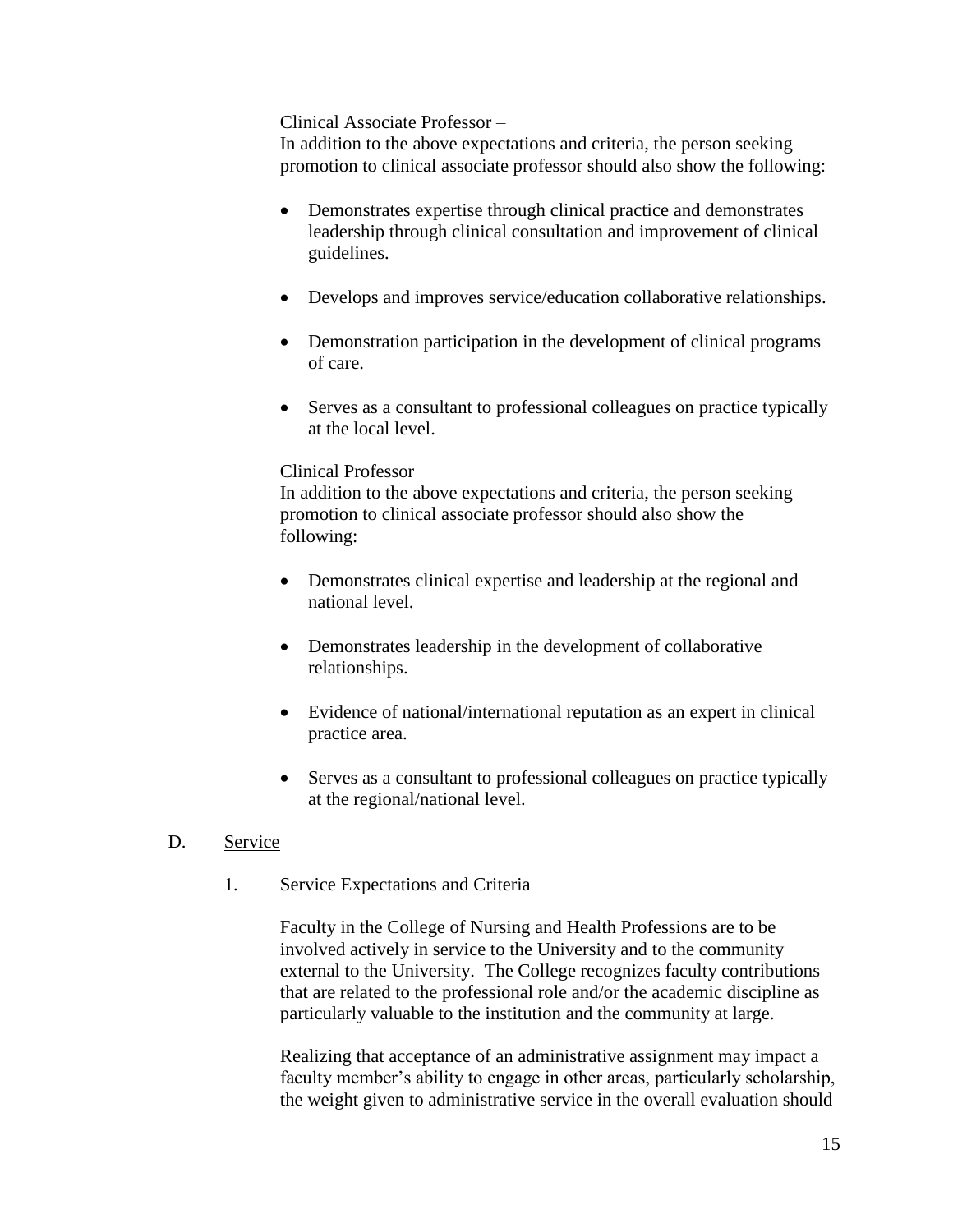be proportional to the amount of credit load assigned for administrative work. Faculty are expected to meet all expectations and criteria by rank.

Teaching-faculty members are expected to be available for service to University faculty, librarians, students, and administration. They must show willingness to serve and to demonstrate efficient performance in such capabilities as faculty and librarian governance, departmental, college, and University-level committees, administrative assignments, sponsorship of student organizations, and other University-related activities.

Service to groups, agencies, and institutions external to the University is a legitimate responsibility of faculty and is consistent with the mission statement of the University. In general, community service should result from carefully developed plans of activity. Persons who desire recognition for their service must document their work's effectiveness.

#### *Expectations and Criteria by Rank*

**Clinical Assistant Professor –** Evidence of University service should at least be at the College level. Demonstrates activity within the University's continuing education area or membership and activity in local community and public service agencies, groups, and other organizations.

**Clinical Associate Professor –** Effective University service at various levels should be in evidence. Various levels of community service should be documented.

**Clinical Professor** – Effective leadership in University service at various levels should be in evidence. Leadership within local and regional groups should be in evidence.

#### **Adapted from the USI University Handbook**

#### *Service Performance Criteria*

Criteria upon which service performance will be evaluated include the following:

#### Clinical Assistant Professor –

The person seeking promotion to clinical assistance professor should show the following:

- Participates in a community service or health related group.
- Serves on college and or university committees.
- Participates in a state or national professional organization.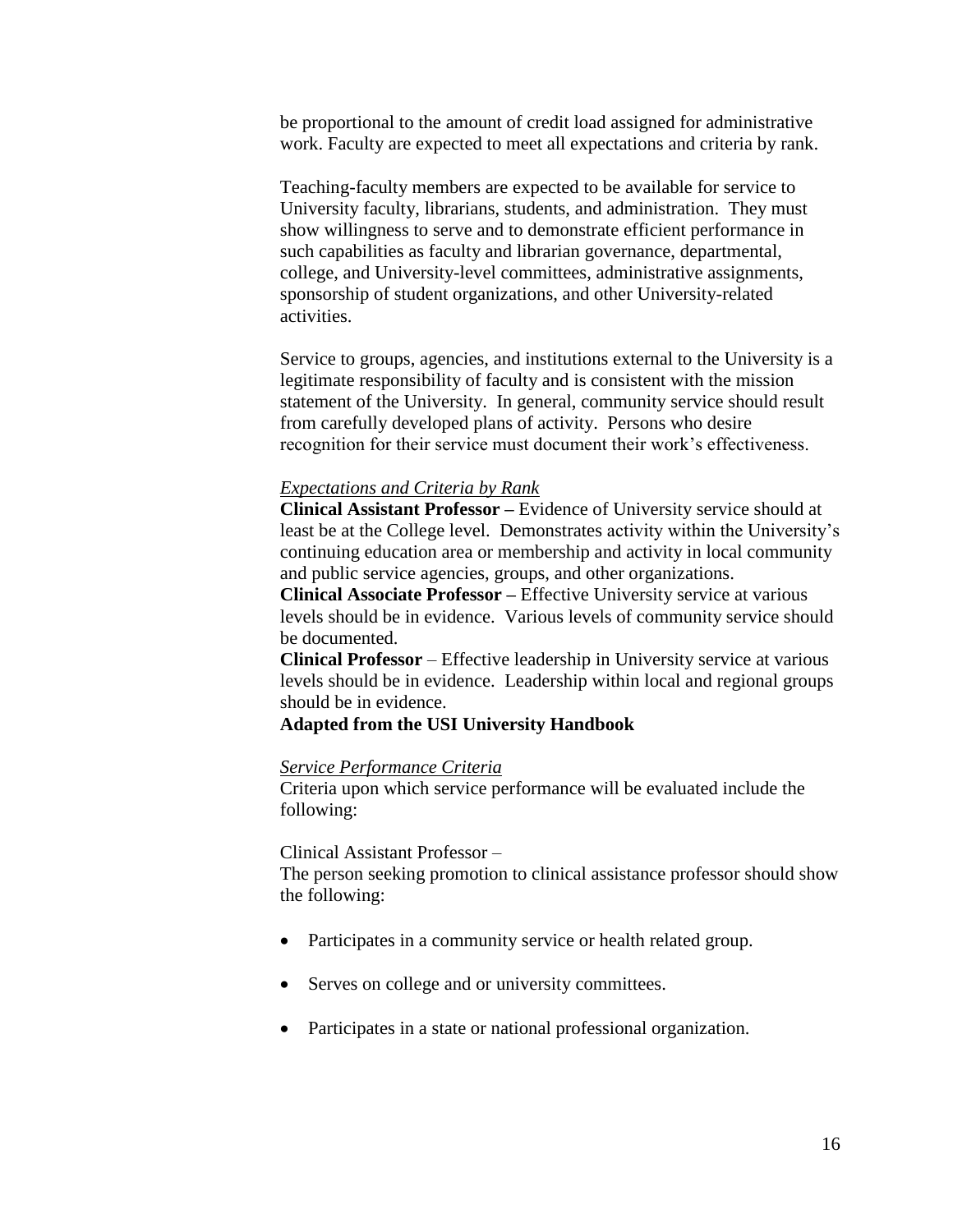# Additional Examples of Evidence could include the following:

Recipient of awards and honors for service activities.

Clinical Associate Professor –

In addition to the above expectations and criteria, the person seeking promotion to clinical associate professor should also show the following:

- Participates locally or regionally in policy development in area of specialty.
- Chairs or holds office on at least one program, college or university committee.
- Assumes a leadership role in a regional and/or national professional and/or health related organization.
- Assists in the orientation of new faculty.

# Clinical Professor

In addition to the above expectations and criteria, the person seeking promotion to clinical associate professor should also show the following:

- Participates regionally or nationally in policy development for the clinical specialty.
- Evidence of recognition for sustained leadership in the college and university.
- Holds a leadership role in a national/international professional or health related organization.
- Evidence of mentoring junior faculty.

# **VII. PREPARATION OF PORTFOLIO MATERIALS**

Faculty members seeking promotion should provide evidence that demonstrates how their work meets the criteria. Evidence should be documented in a well-organized portfolio that substantiates the faculty member's application.

- Activities discussed in the promotion narratives must be accompanied by evidence located in the appropriate tabbed documentation sections.
- Order the evidence in each section in the same order as the activity is described in the essay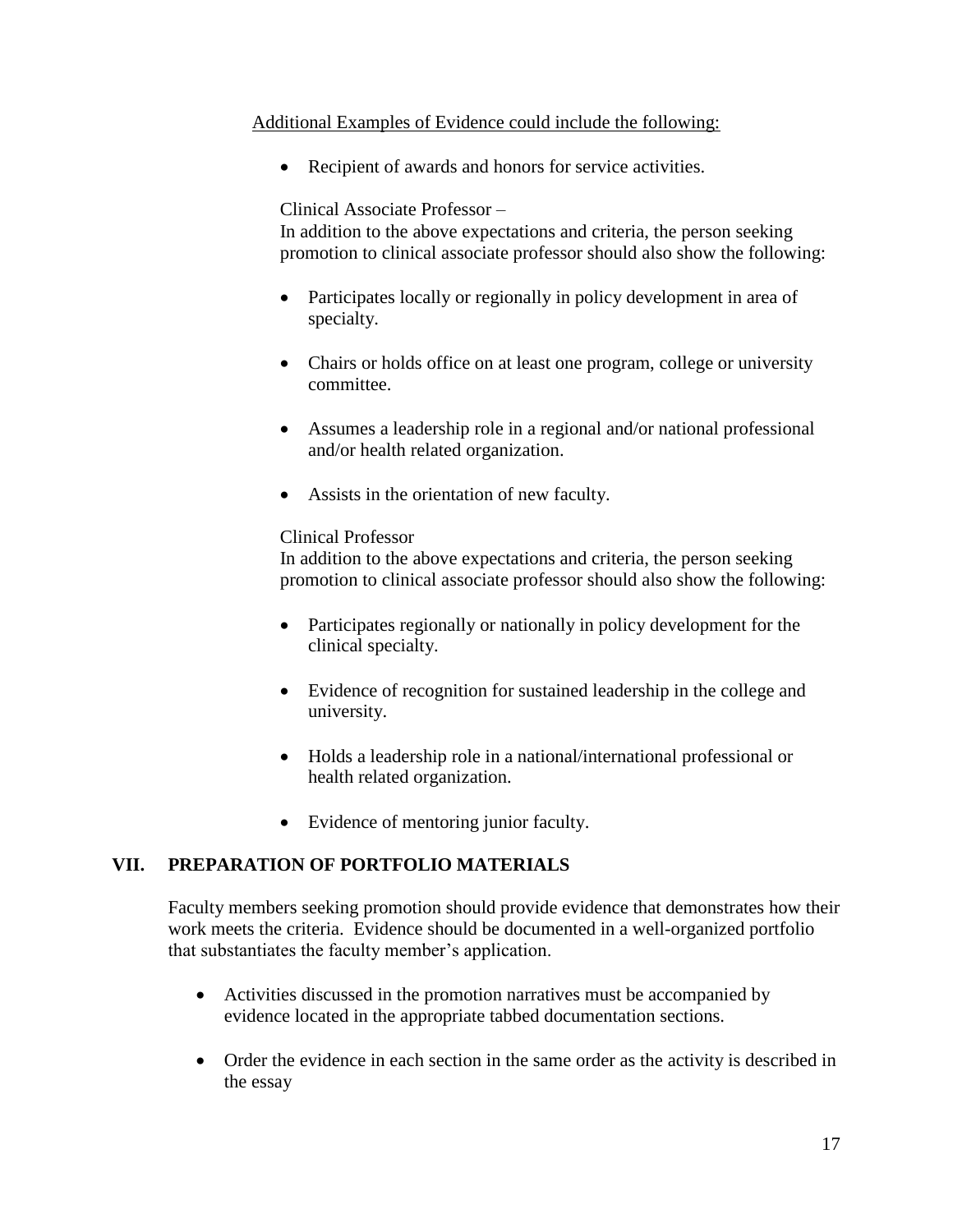# A. Organization of Portfolio

It is strongly encouraged that the portfolio be organized into a single 3 inch binder. Evidence of teaching, scholarship and professional activity, practice, and service may be placed on a flash drive. Documents in the binder should be in protective sheets with no more than 2 pages per sheet.

- **Application** for Promotion (available on the USI Academic Affairs website)
- **Table of Contents** with page numbers
- **Current Curriculum Vitae**
- **A General Essay** outlining the material presented with a summative presentation of professional development and career activities, which may include a description of circumstances that promoted or inhibited success (limit three pages). The General Essay is intended to enable the reader to understand what is unique, innovative, of high quality, and indicative of the faculty member's personal reflection. The faculty member is encouraged to describe in the Section Essays how the efforts in each category affected the student, the profession, and the community respectively.
- **A Teaching Philosophy Essay** reflecting on how a faculty member approaches teaching and learning, including student engagement.
- **Tabbed Section on Teaching and Advising—Essay and Evidence**
	- o A **Teaching & Advising Essay** explaining the quality of teaching and advising relative to the criteria from the faculty member's point of view. This essay may include:
		- The pedagogical approaches taken for individual courses the faculty member has taught
		- How the faculty member has adapted individual courses based on education, feedback, and reflection
		- Actions taken by the faculty member to insure quality teaching
		- Actions taken by the faculty member to insure quality advising
	- o Current syllabi (one per course unless more is needed to document changes)
	- o Peer evaluations of teaching
	- o Student evaluations of teaching (including **only** the Profile and Comment Reports sections) for all courses taught during the evaluation period (full evaluations may be submitted in an electronic appendix)